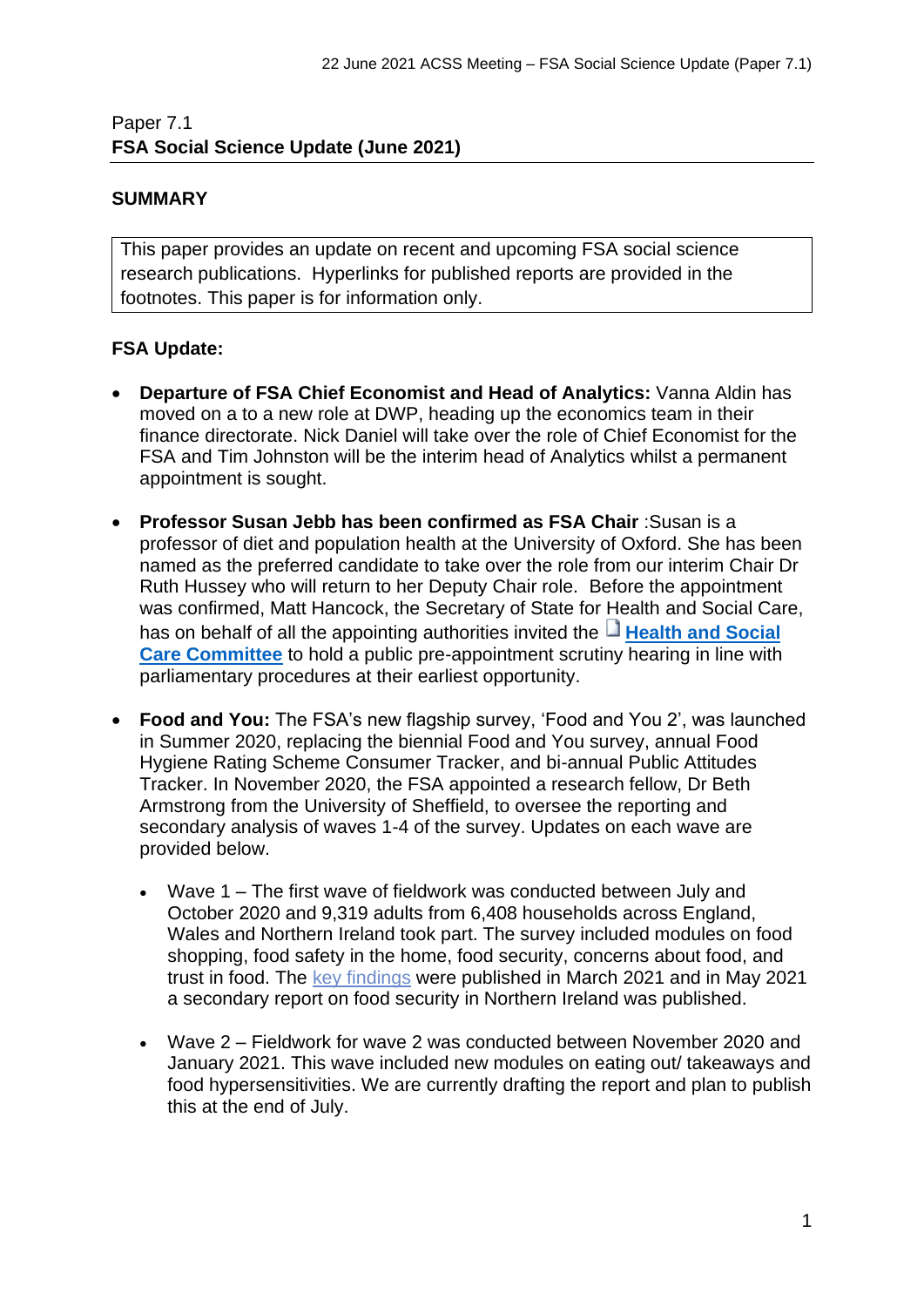- Wave 3 This wave is currently in the field and due to report in the Autumn. This wave included a new module focusing on Healthy Eating in Northern Ireland.
- Wave 4 We are about to start questionnaire development for wave 4 which will include a new module on emerging issues. Wave 4 will go into the field in Autumn, and report in Spring 2022.
- **Kitchen Life 2:** Kitchen Life 2 commenced in January 2021, with the aim of exploring real-life behaviours in domestic and commercial kitchens by using video-capture technology, alongside passive measurements including fridge/freezer thermometers, as well as more traditional survey methods, and innovative qualitative recall techniques, to fully understand and quantify what really happens in kitchens. The footage will be analysed using COM-B to identify the behavioural triggers and barriers.

The first stage, a literature review and expert interviews, identified the areas of behaviour where most risks are apparent – namely food preparation, and cooking; and underpins the focus for the main phase of ethnographic research.

The pilot study, with 2 domestic and 2 commercial kitchens, commences at the end of June. The aim of the pilot is to test the logistical elements of the research, including recruitment and video camera set-up. The pilot also gives the opportunity to trial the analysis approach and devise a framework for analysing the mainstage fieldwork. Finally, we are using the pilot to test the impact of using audio recording (by comparing the analyses of footage with and without audio), to help us decide whether the data captured by audio recording adds sufficient value to offset the additional privacy concerns.

- **Consumer insights:** To reflect the increasing appetite to infuse the consumer perspective into food policy (that of the FSA but also more widely working with partners across Government) the social science team is developing a programme of work to better understand consumer interests in real time. We have been given additional resource to do this and are currently recruiting at junior and senior levels.
- **What works centre:** There is growing cross-Government appetite to bid for a What Works Centre around healthy sustainable diets. The objectives of a what works centre are to encourage the generation, translation and adoption of good evidence for policymaking. The FSA social science team are working with other departments and stakeholders on scoping work to prove the concept for a potential bid for SR21.
- **Cost of Food Crime (CoFC) Phase 2:** The FSA published its report (FS301065) on *The Cost of Food Crime* (CoFC) (Phase 1) back in September 2020. The scope of this project was to conduct a comprehensive review of existing methods and techniques for evaluating the economic impact of food crime to the UK economy and to develop a conceptual framework based on these findings. Phase 2 of this work has just been commissioned, with a view to building on the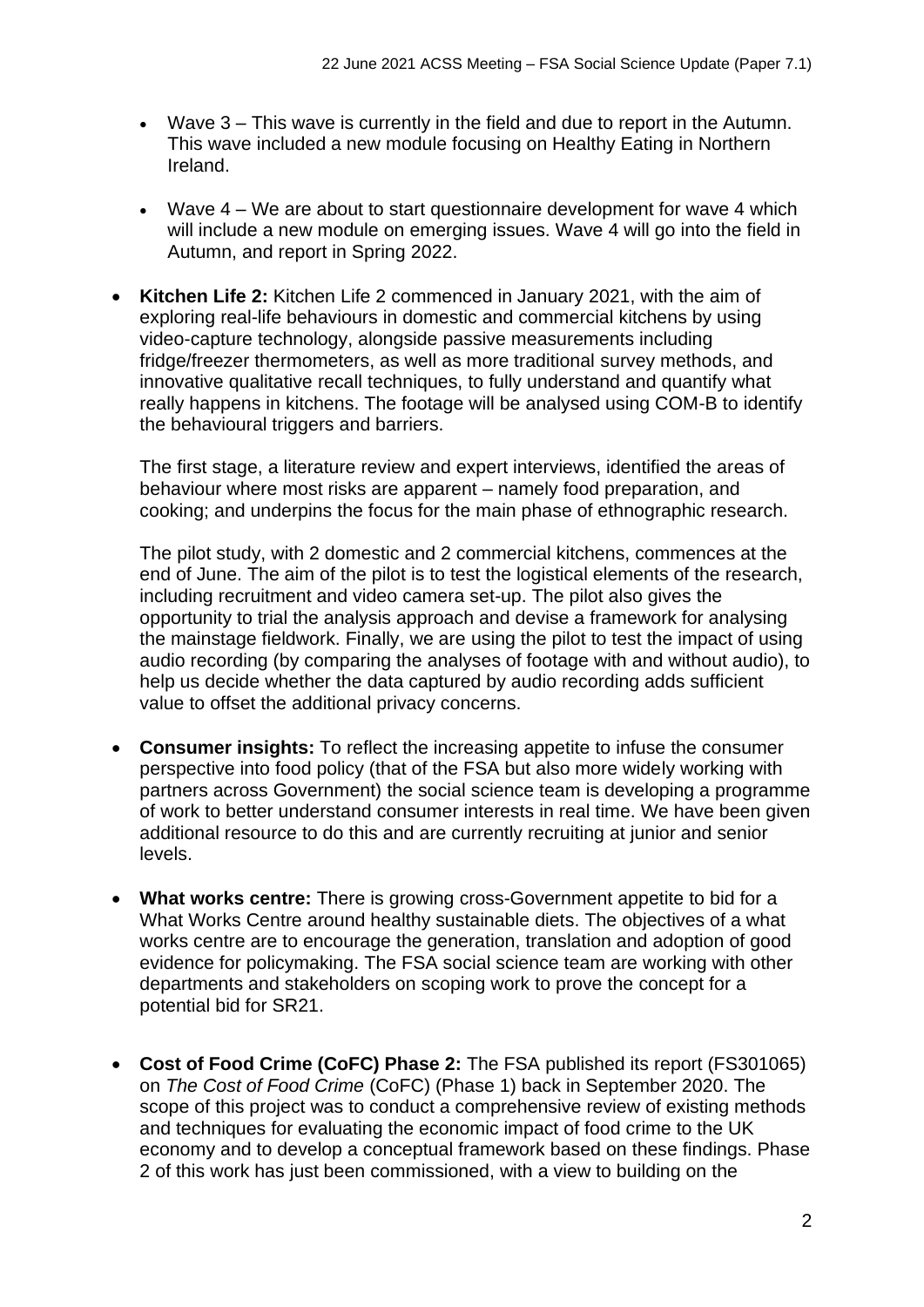conceptual framework for the CoFC model presented in Phase 1 of this project into a functioning model and database that will allow the FSA to capture the full range of impacts that food crime has on the UK economy. The CoFC framework will draw on the economics of crime, economic impact assessment, database development and data analytics to provide a robust model and database for the ongoing assessment of the cost of food crime.

- **Estimating The Financial Cost To Individual Sufferers With Food Hypersensitivity**: a study into the financial burden of living with FHS with an aim to quantify the additional financial costs faced by sufferers with FHS in the UK by comparing the price differentials paid for food between households with a FHS sufferer, to a comparison group (households without FHS); and monetising other direct or indirect costs faced by sufferers with FHS in their efforts to remain symptom free (e.g. medical and kitchen supplies to help manage their condition).
- **Food Hypersensitivity Willingness To Pay Project**: This project addresses the research needs of the FSA to capture and evaluate the burden caused by living with food hypersensitivities, the day-to-day management of these conditions and associated inconveniences. This research is to be completed across two linked workstreams. The first workstream aims to develop an annual tracking survey to collect data on management, quality of life and impact on daily lives. The second aims to produce monetary valuations on the non-tangible/ non-financial element, including pain, grief and suffering, associated with food hypersensitivity through eliciting Willingness to Pay (WTP) values.
- **Chemical Contaminants and Toxins (CCT) Cost of Illness (COI) Model**: The FSA is working in collaboration with the University of Exeter through a Research Fellowship to develop a COI framework for chemical contaminants and toxins (CCT) in relation to food safety. This is a complex and challenging area, which will take time to develop. The Research Fellow is currently undertaking a scoping and rapid evidence review; working closely with FSA Risk Assessors and Toxicologists to identify priority chemical contaminants.
- **Survey of Infectious Intestinal Disease during COVID-19**  During COVID-19 the FSA's traditional way of tracking Infectious Intestinal Disease (IID) and Foodborne Disease via confirmed laboratory reports has become compromised as less people visit their GP. The FSA is therefore running a series of 4 waves of an online panel survey asking people about IID symptoms and use of medical care. The survey also covers behaviours during the previous 4 weeks to see if there is any associations between IID levels and non pharmaceutical interventions, such as hand washing or social distancing. Three waves have been run and the fourth is planned for next year as a comparison when hopefully lockdown measures are reduced.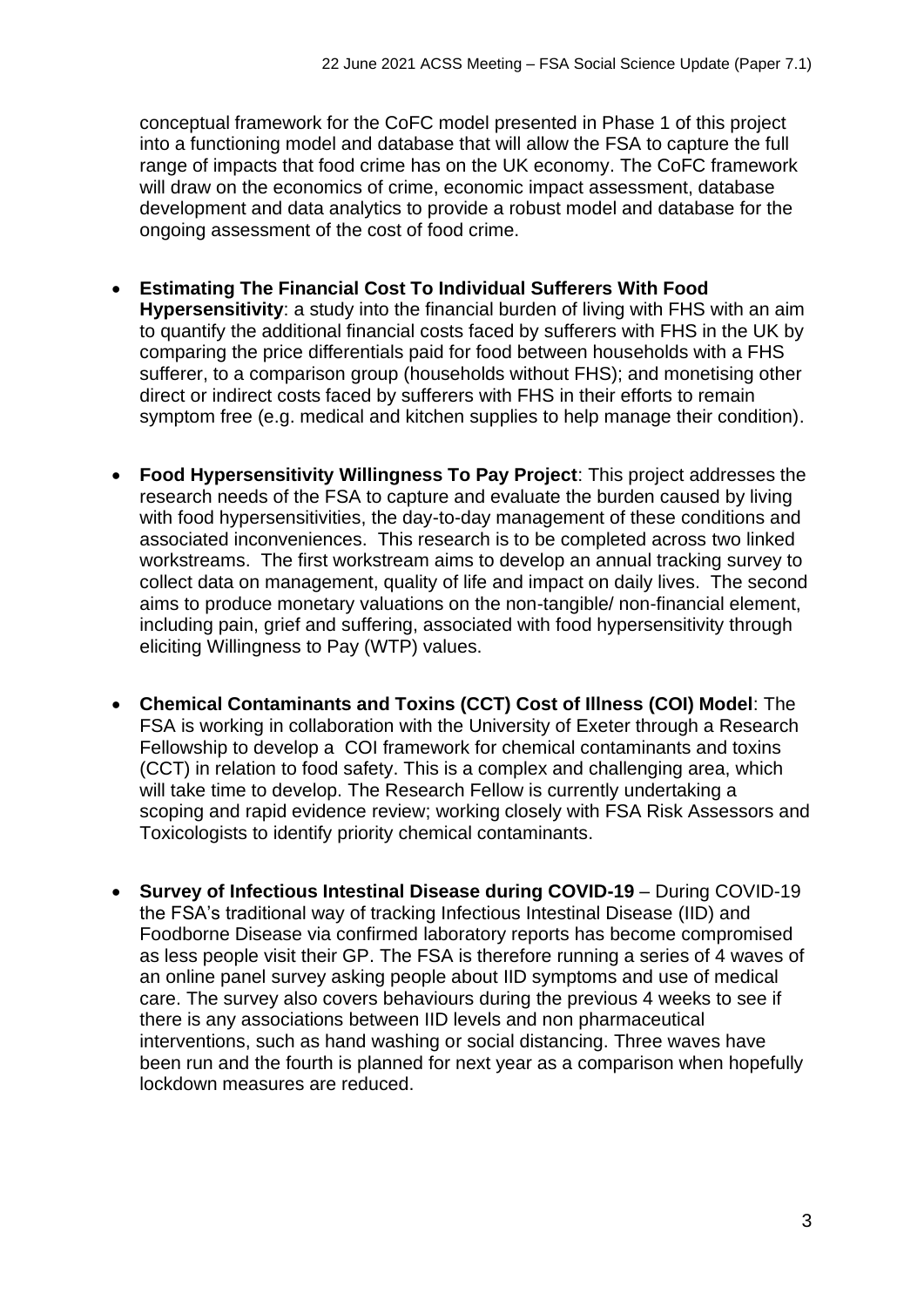## **PUBLISHED RESEARCH (December 2020 – June 2021)**

#### **December 2020**

**- [COVID tracker waves, Waves 5-8 \(Aug-Nov\)](https://www.food.gov.uk/news-alerts/news/covid-19-consumer-tracker-waves-five-to-eight-report-published)**. Findings from the COVID-19 Consumer Tracker survey, which monitors attitudes, experiences and behaviours of consumers in relation to food in England, Wales and Northern Ireland during the COVID-19 pandemic. Key findings include an increase in levels of food insecurity, particularly amongst younger age groups (under 25s).

#### **March 2021**

- **[Citizen Science and Food: A Review](https://www.food.gov.uk/research/research-projects/citizen-science-and-food).** This report was the first step in the FSA's plan for citizen science, and demonstrated the utility of applying citizen science methodologies to FSA research areas. was followed by the launch of a joint funding call with [UK Research and Innovation,](https://www.ukri.org/opportunity/citizen-science-for-food-standards-challenges/) a leading research funder in this area. The call closed in May and will fund up to five pilot projects that address [FSA research interests.](https://www.food.gov.uk/about-us/areas-of-research-interest) Awards will be announced in the late summer.
- **[Food and You 2 survey](https://www.food.gov.uk/research/food-and-you-2/food-and-you-2-wave-1)**, wave 1. This was the first publication from the Food and You since moving from traditional face-to-face surveying to the more innovative 'push-to-web' methodology. Key findings include:
	- o When all respondents were asked to indicate if they had concerns about the food they eat, from a list of given options, the most common concerns related to the amount of sugar in food (59%), food waste (58%) and animal welfare (57%).
	- $\circ$  Around a quarter (27%) of respondents reported that they always follow the on-pack instructions.
	- o Across England, Wales, and Northern Ireland, 84% of respondents were classified as food secure (72% high, 12% marginal) and 16% of respondents were classified as food insecure (9% low, 7% very low).
- **[Food in a Pandemic](https://www.food.gov.uk/research/research-projects/food-in-a-pandemic)**. Using a range of methodological approaches this research explores people's experiences of Covid-19 to better understand how a new food environment created during the pandemic has impacted the public's behaviours and preferences. Key findings include:
	- o A noted increase in multiple forms of food insecurity, including physical availability and financial access. People have also stepped in to prevent new forms of food insecurity caused by people selfisolating, such as by offering informal forms of support. Just under two thirds (63%) agreed 'it is the government's responsibility to make sure no-one goes hungry'.
	- o A significant proportion of the population have bought food more locally or grown more food during the pandemic, reflecting a wider move towards individual self-sufficiency. Most people who have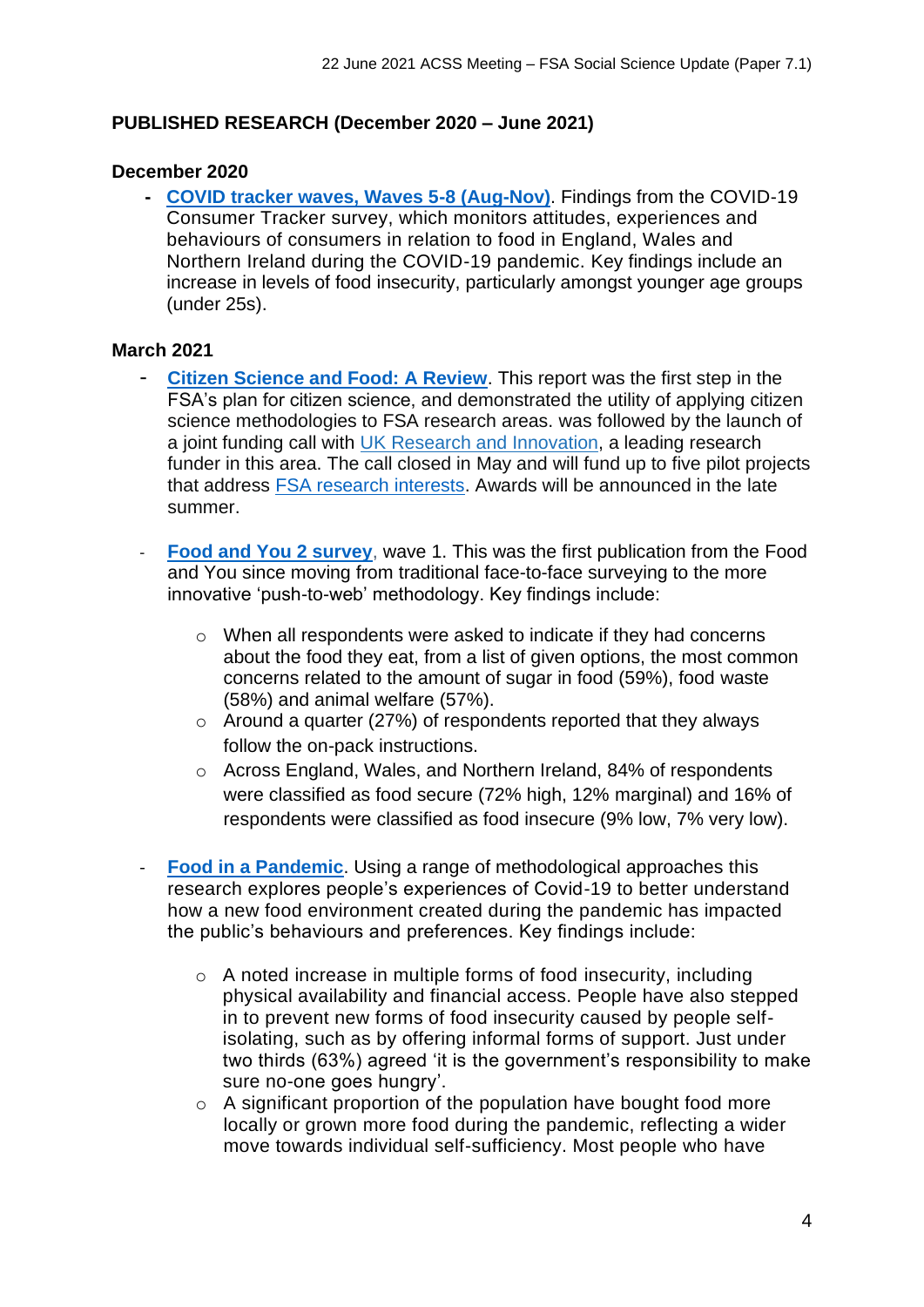moved towards more self-sufficiency, such as buying more locallyproduced food, expect this to continue after the pandemic.

- o A complex shift in people's diets during Covid-19, with more home cooking. Although a third (32%) of respondents in the nationally representative poll reported eating more healthy main meals, a third (33%) ate more unhealthy snacks.
- **[Food allergen communication in businesses feasibility trial,](https://www.food.gov.uk/research/research-projects/food-allergen-communication-in-businesses-feasibility-trial)** the results of our in-business feasibility trial on the effects of proactive allergen communications in businesses (i.e. asking customers "up-front" about their allergy requirements). This feasibility study looked at ease of recruitment, response rates, intervention fidelity and the appropriateness of the outcome measures. Although the trial was curtailed prematurely due to COVID-19, emerging findings suggest that the intervention increased customers' trust and confidence in declaring their allergies. Valuable lessons on recruitment and intervention fidelity were also learnt, which will be taken into account if a fully-powered trial is attempted in the future.

### **May 2021**

- **[The FSA Risk Communication Toolkit](https://www.food.gov.uk/research/research-projects/the-fsa-risk-communication-toolkit)** , was developed with advice from the [FSA Science Council](https://science-council.food.gov.uk/sites/default/files/fsasciencecouncilwg2riskuncertaintyfinrep.pdf) and a working group of the [FSA Advisory](https://old.food.gov.uk/sites/default/files/paper2riskcommunicationandannex.pdf#overlay-context=committee/advisory-committee-for-social-sciences-acss/acss-meetings/acss-meetings/acss-meeting-4-december-2018/acss-meeting-4-december-2018)  [Committee for Social Science](https://old.food.gov.uk/sites/default/files/paper2riskcommunicationandannex.pdf#overlay-context=committee/advisory-committee-for-social-sciences-acss/acss-meetings/acss-meetings/acss-meeting-4-december-2018/acss-meeting-4-december-2018) , and supported by bespoke research. The toolkit provides a framework for communicating food risk to consumers. It was developed to:
	- o Make risk communications planning rigorous and consistent with the latest thinking; and
	- o Support science, policy and strategy teams in understanding how to communicate risk more effectively
	- o Be well-evidenced, useful and used.
- **[Emerging Technologies that will impact on the UK food system](https://www.food.gov.uk/research/research-projects/emerging-technologies-that-will-impact-on-the-uk-food-system)**, is a rapid evidence assessment of the emerging technologies considered most likely to have an impact on the UK food system and food safety over the coming decade, supporting our horizon scanning work. Six technology fields were identified and their implications for industry, consumers, food safety and the regulatory framework explored. These fields are:
	- 1. Food Production and Processing (indoor farming, 3D food printing, food side and by-product use, novel non-thermal processing, and novel pesticides)
	- 2. Novel Sources of Protein, such as insects (for human consumption, and animal feedstock)
	- 3. Synthetic Biology (including lab-grown meat and proteins)
	- 4. Genomics Applications along the value chain (for food safety applications, and personal "nutrigenomics")
	- 5. Novel Packaging (active, smart, biodegradable, edible, and reusable solutions)